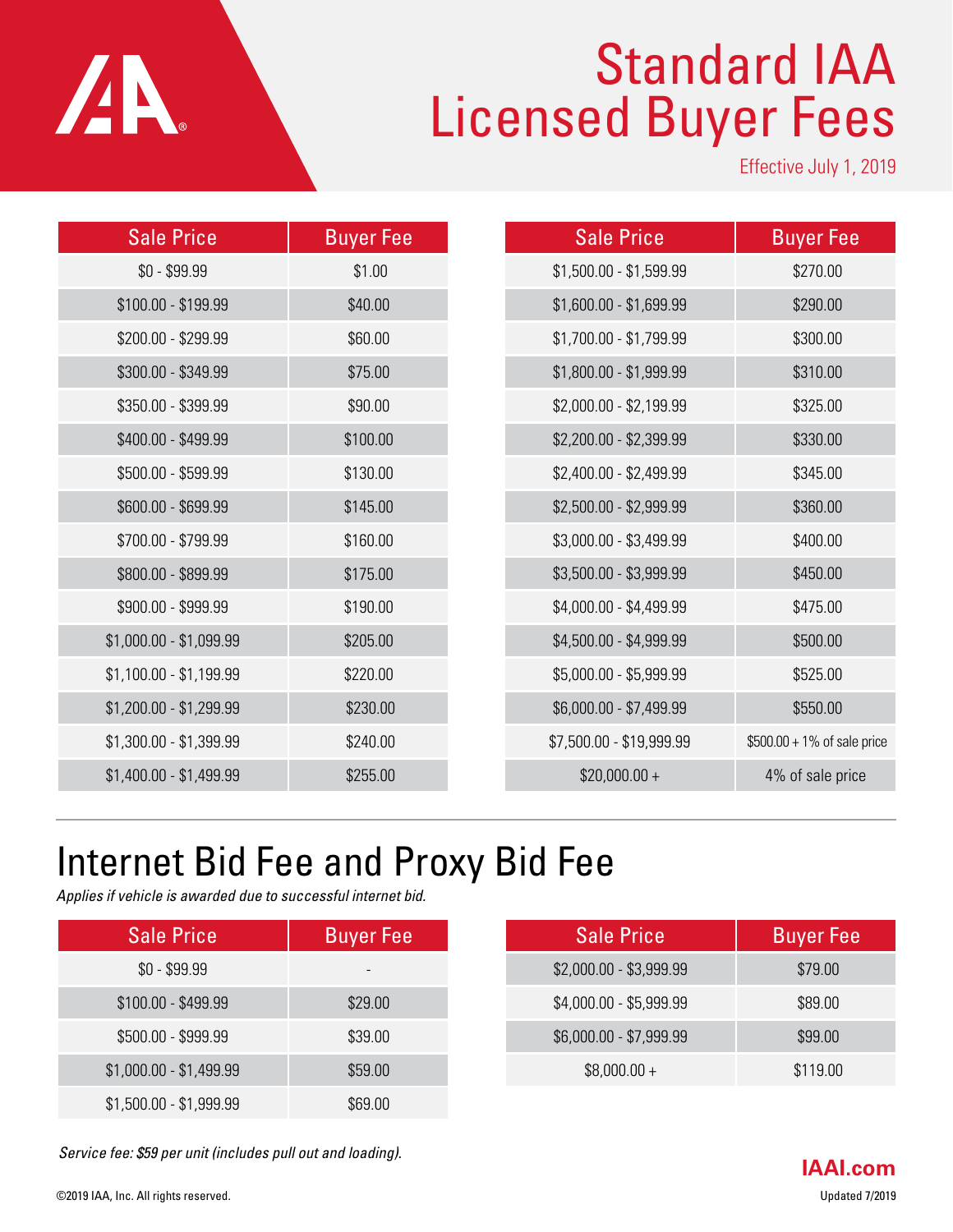# Standard IAA Non-Licensed Buyer Fees

Effective July 1, 2019

| <b>Sale Price</b>   | <b>Buyer Fee</b> | <b>Sale Price</b>       | <b>Buyer Fee</b>  |
|---------------------|------------------|-------------------------|-------------------|
| $$0 - $49.99$       | \$25.00          | $$1,000.00 - $1,099.99$ | \$320.00          |
| $$50.00 - $99.99$   | \$45.00          | $$1,100.00 - $1,199.99$ | \$345.00          |
| \$100.00 - \$199.99 | \$80.00          | $$1,200.00 - $1,399.99$ | \$370.00          |
| \$200.00 - \$399.99 | \$120.00         | $$1,400.00 - $1,599.99$ | \$400.00          |
| \$400.00 - \$499.99 | \$160.00         | $$1,600.00 - $1,799.99$ | \$430.00          |
| \$500.00 - \$599.99 | \$205.00         | $$1,800.00 - $1,999.99$ | \$460.00          |
| \$600.00 - \$699.99 | \$230.00         | $$2,000.00 - $2,499.99$ | \$490.00          |
| \$700.00 - \$799.99 | \$250.00         | $$2,500.00 - $2,999.99$ | \$520.00          |
| \$800.00 - \$899.99 | \$270.00         | \$3,000.00 - \$4,999.99 | \$620.00          |
| \$900.00 - \$999.99 | \$295.00         | $$5,000.00+$            | 15% of sale price |

#### Internet Bid Fee and Proxy Bid Fee

*Applies if vehicle is awarded due to successful internet bid.*

| <b>Sale Price</b>       | <b>Buyer Fee</b> |
|-------------------------|------------------|
| $$0 - $99.99$           |                  |
| \$100.00 - \$499.99     | \$29.00          |
| \$500.00 - \$999.99     | \$39.00          |
| $$1,000.00 - $1,499.99$ | \$59.00          |
| \$1,500.00 - \$1,999.99 | \$69.00          |

| <b>Sale Price</b>       | <b>Buyer Fee</b> |
|-------------------------|------------------|
| \$2,000.00 - \$3,999.99 | \$79.00          |
| \$4,000.00 - \$5,999.99 | \$89.00          |
| \$6,000.00 - \$7,999.99 | \$99.00          |
| $$8,000.00 +$           | \$119.00         |

*Service fee: \$59 per unit (includes pull out and loading).*

**AN**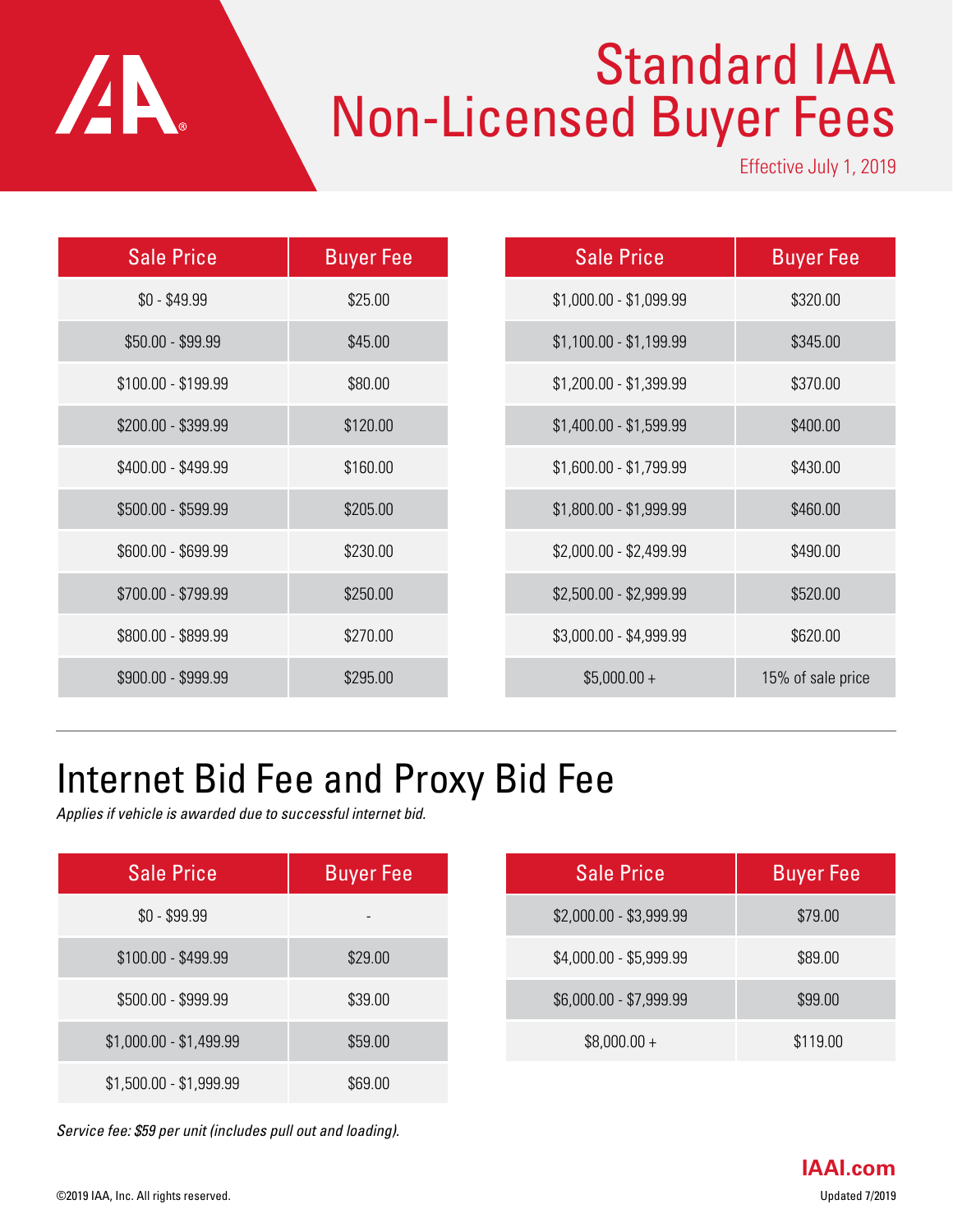## Standard IAA Heavy Vehicle Buyer Fees

Effective August 5, 2019

**IAAI.com**

**Heavy Vehicles** include buses, boats, cranes, emergency equipment, farm equipment, forestry equipment, heavy equipment, motor homes, trailers, medium/heavy-duty trucks, as well as all specialty vehicles sold through the IAA Specialty Branch. IAA follows gross vehicle weight rating (GVWR) classifications. These fees will apply to heavy vehicles with GVWR of 10,001 lbs and higher.

| <b>Sale Price</b>       | <b>Buyer Fee</b> | <b>Sale Price</b>       | <b>Buyer Fee</b>  |
|-------------------------|------------------|-------------------------|-------------------|
| $$0 - $99.99$           | \$1.00           | $$1,400.00 - $1,499.99$ | \$250.00          |
| $$100.00 - $199.99$     | \$25.00          | $$1,500.00 - $1,599.99$ | \$260.00          |
| \$200.00 - \$299.99     | \$50.00          | $$1,600.00 - $1,699.99$ | \$275.00          |
| \$300.00 - \$399.99     | \$75.00          | $$1,700.00 - $1,799.99$ | \$285.00          |
| \$400.00 - \$499.99     | \$110.00         | $$1,800.00 - $1,999.99$ | \$300.00          |
| \$500.00 - \$549.99     | \$125.00         | $$2,000.00 - $2,399.99$ | \$325.00          |
| \$550.00 - \$599.99     | \$130.00         | $$2,400.00 - $2,499.99$ | \$335.00          |
| \$600.00 - \$699.99     | \$140.00         | $$2,500.00 - $2,999.99$ | \$350.00          |
| \$700.00 - \$799.99     | \$155.00         | \$3,000.00 - \$3,499.99 | \$400.00          |
| \$800.00 - \$899.99     | \$170.00         | \$3,500.00 - \$3,999.99 | \$450.00          |
| \$900.00 - \$999.99     | \$185.00         | \$4,000.00 - \$4,499.99 | \$475.00          |
| $$1,000.00 - $1,199.99$ | \$200.00         | \$4,500.00 - \$4,999.99 | \$500.00          |
| $$1,200.00 - $1,299.99$ | \$225.00         | $$5,000.00 +$           | 10% of sale price |
| $$1,300.00 - $1,399.99$ | \$240.00         |                         |                   |

#### Internet Bid Fee and Proxy Bid Fee

*Applies if vehicle is awarded due to successful internet bid.*

| <b>Sale Price</b>       | <b>Buyer Fee</b>         | <b>Sale Price</b>       | <b>Buyer Fee</b> |
|-------------------------|--------------------------|-------------------------|------------------|
| $$0 - $99.99$           | $\overline{\phantom{0}}$ | $$2,000.00 - $3,999.99$ | \$79.00          |
| $$100.00 - $499.99$     | \$29.00                  | \$4,000.00 - \$5,999.99 | \$89.00          |
| $$500.00 - $999.99$     | \$39.00                  | \$6,000.00 - \$7,999.99 | \$99.00          |
| $$1,000.00 - $1,499.99$ | \$59.00                  | $$8,000.00 +$           | \$119.00         |
| $$1,500.00 - $1,999.99$ | \$69.00                  |                         |                  |